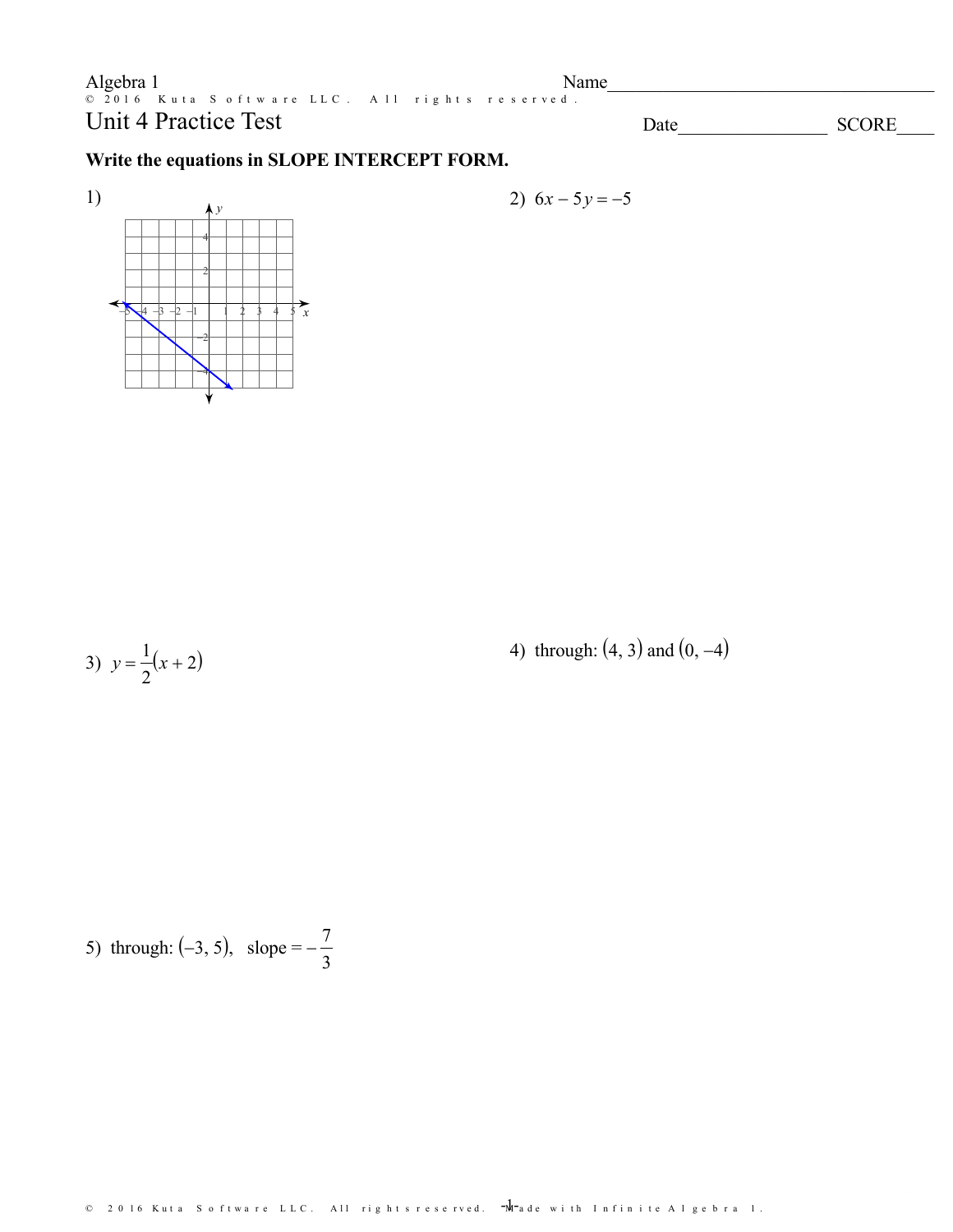## Write an equation in POINT SLOPE FORM.

6) through: (-5, 2), slope =  $-\frac{6}{5}$ 

7) through:  $(-1, 1)$  and  $(2, -2)$ 

#### Write the equation in STANDARD FORM

8) through:  $(2, 2)$  and  $(-5, -3)$ 

## Convert the equation given two points in 1. POINT SLOPE FORM 2. SLOPE INTERCEPT **FORM 3. STANDARD FORM**

9) through:  $(2, 5)$  and  $(-4, -2)$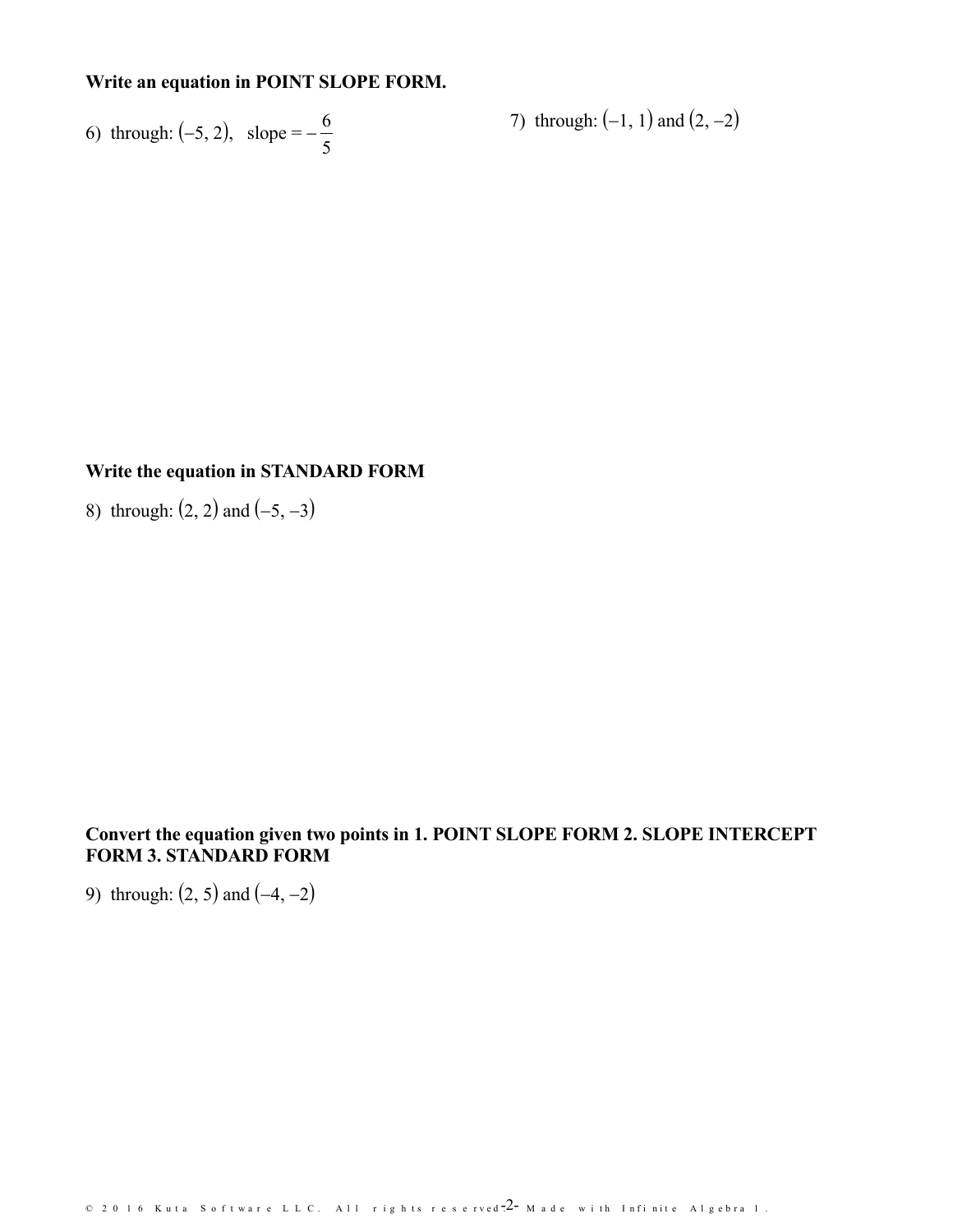Algebra 1 Name 2016 Kuta Software LLC. All rights reserved. **Unit 4 Practice Test** 

**SCORE** Date

## Write the equations in SLOPE INTERCEPT FORM.





| 3) $y = \frac{1}{2}(x+2)$ |  |
|---------------------------|--|
| $y = \frac{1}{2}x + 1$    |  |

4) through:  $(4, 3)$  and  $(0, -4)$  $y = \frac{7}{4}x - 4$ 

5) through: (-3, 5), slope =  $-\frac{7}{3}$ 

$$
y = -\frac{7}{3}x - 2
$$